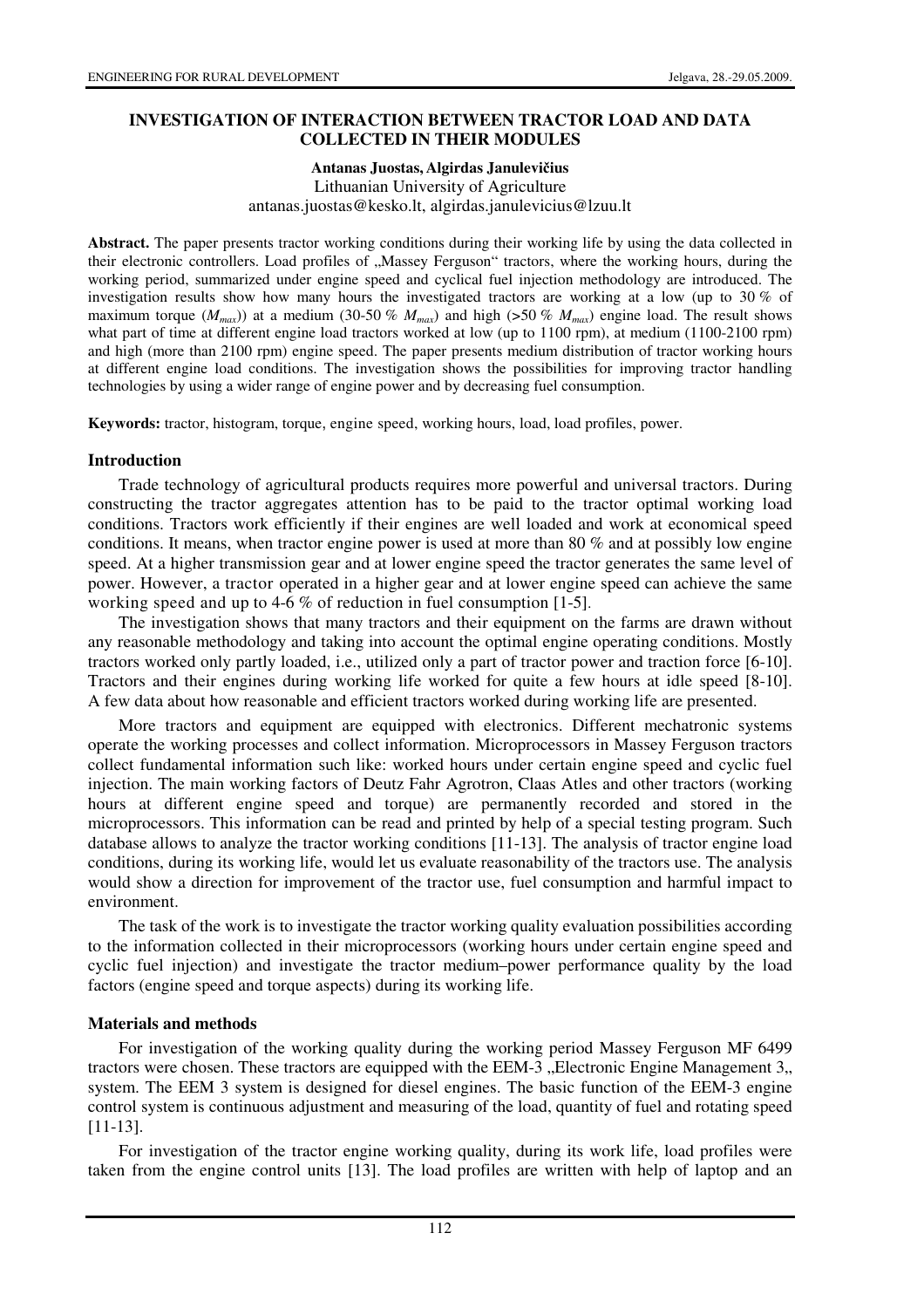adapter to the vehicle connector and an extension cable. Figure 1 shows an engine load profile. The engine load profile is divided in groups, such like engine speed (*n*) and cyclic fuel injection quantity (*bc*). The load profile shows how long the tractor worked under cyclic fuel injection of 0-10, 10-20, 20-30... and 190-200 mg. In the load profile and its table it can be seen how long the tractor engine worked under engine speed of 700-900, 900-1100, 1100-1300, 1300-1500, 1500-1700, 1700-1900, 1900-2100, and 2100-2300 rpm.



Fig. 1. **Load profile of Massey Ferguson tractor MF6499**

Engine speed, during its work, is set by an accelerator pedal (lever), which gives a rate control to the governor. The governor according to the engine load (torque) regulates the fuel injection quantity. During the engine test hourly fuel consumption  $B_d$  was determined, for example, kg per hour [7]. The fuel consumption depends on the developed engine power. Specific fuel consumption  $b_e$  shows, how much fuel is used for effective engine work unit:

$$
b_e = \frac{9554 B_d}{M_e n} = \frac{1000 B_d}{P_e} \quad (g \text{ kWh}^{-1})
$$
 (1)

According to the known cyclic fuel injection quantity  $b_c$  (mg) hourly fuel consumption  $B_d$  (kg) could be counted:

$$
B_d = b_c \frac{m_c}{n_\tau} \frac{n}{60} \frac{3.6}{1000} \text{ (kg)}\tag{2}
$$

where  $m_c$  – number of cylinders;

 $n<sub>\tau</sub>$  − revolutions of the crankshaft during one cycle of cylinder work;

*n* − engine speed.

From equation 1 and 2 equation dependence on torque and fuel consumptions can be obtained:

$$
M_e = \frac{9554 B_d}{b_e n} = 0.57 \frac{m_c}{n_\tau} \frac{b_c}{b_e} \text{ (Nm)}
$$
 (3)

The obtained equation shows, that engine torque can be calculated when cyclic fuel injection quantity and specific fuel consumption are known. The specific fuel consumption depends on engine speed and its load. The engine characteristics of MF 6499 series tractor, done according to the testing results of "Cemagref" company [14], are shown in Fig. 2.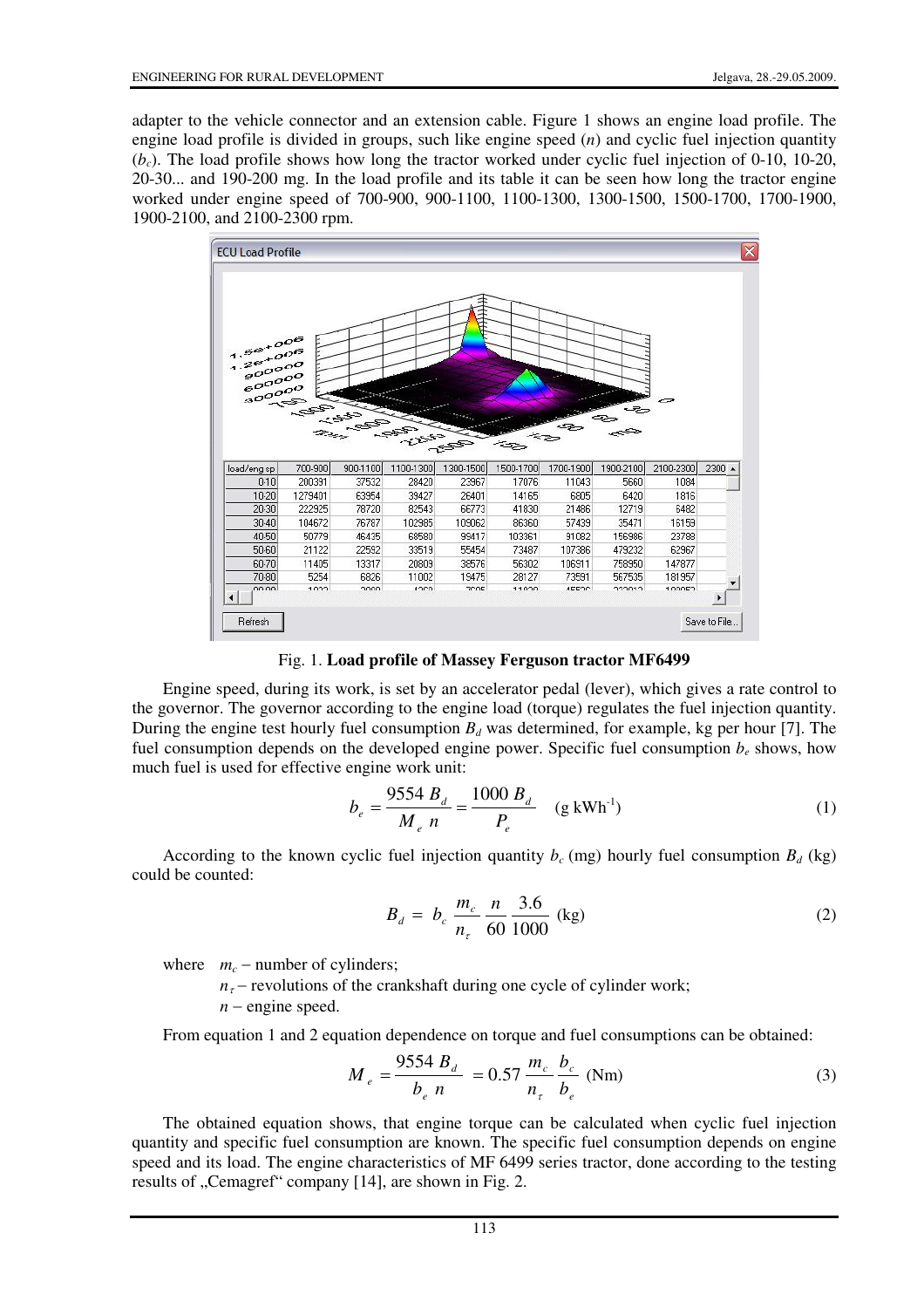

Fig. 2. **Characteristic curves sheet of Massey Ferguson tractor MF6499 series [14]**

From the specific fuel consumption given in Fig. 1, hourly fuel consumption and engine speed characteristics composed specific fuel consumption dependence on hourly fuel consumption at various engine rate conditions (Fig. 3).



Fig. 3. **Specific fuel consumption dependence on hourly fuel consumption at various engine rate conditions**

From Fig. 3 it can be seen, that the specific fuel consumption variation under considerate engine rate conditions runs according to the dependence:

$$
b_e = k_1 \left( B_d \right)^{-k_2} \tag{4}
$$

where  $k_1$  and  $k_2$  – coefficients depending on engine load and revolutions.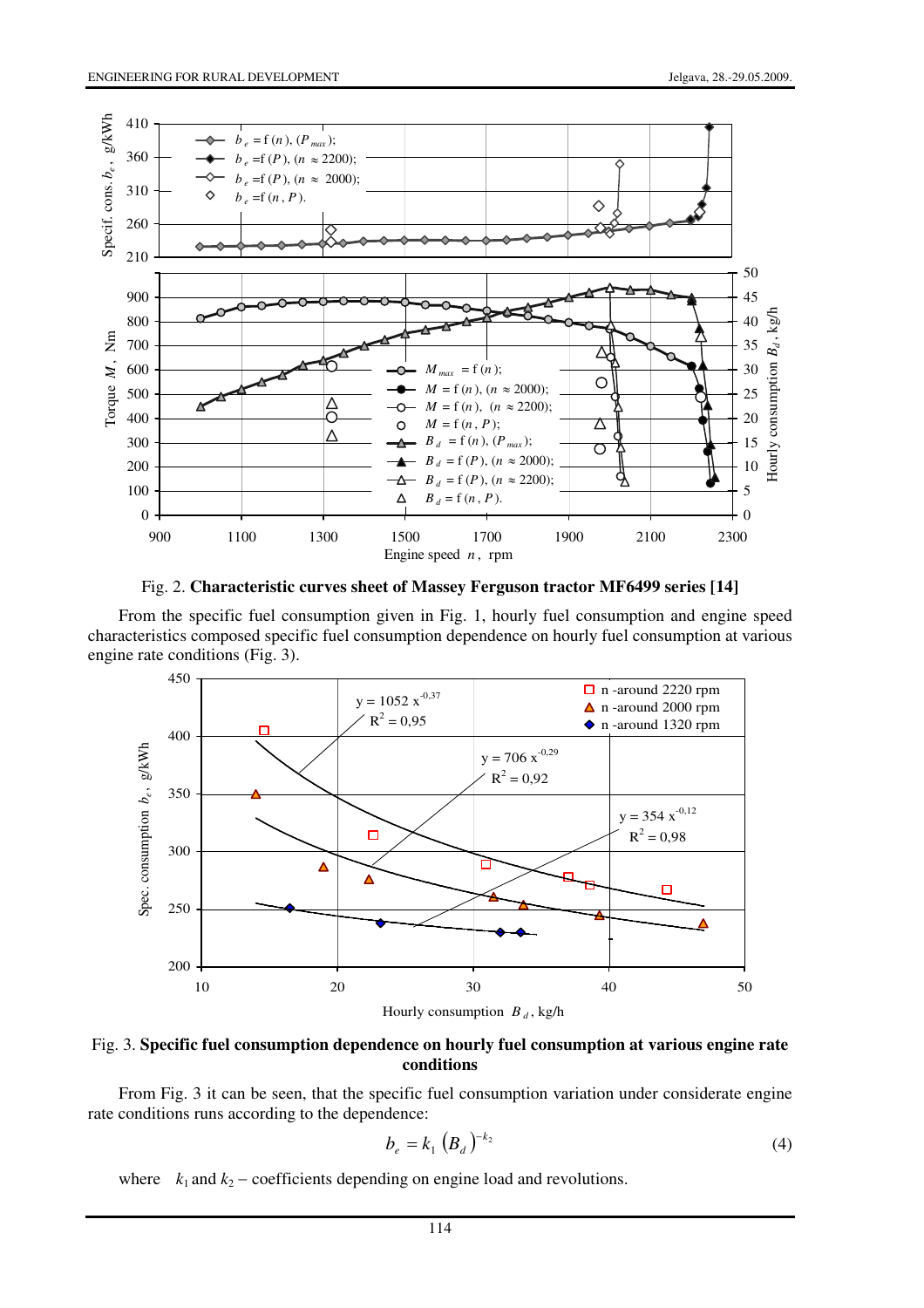After inserting mathematical expressions  $b_e$  and  $B_d$  into equation 3 we obtain an equation dependence on engine torque, revolutions and cyclic fuel injection:

$$
M_e = \frac{0.57 b_c}{k_1 \left(\frac{0.06 n b_c}{1000} \frac{m_c}{n_\tau}\right)^{-k_2}} \frac{m_c}{n_\tau} \text{ (kW)}
$$
(5)

The obtained equation shows that engine torque can be calculated when cyclic fuel injection of a respective work condition and relation coefficients  $k_1$  and  $k_2$  are known. Investigation of tractor work quality (engine speed and engine load conditions), during its working period, will be done on the basis of dependence equation (5) from work load profile (engine work time at engine speed and cyclic fuel injection) and engine characteristics.

To investigate the tractor work quality MF6499 tractors with different engine working hours on it were chosen (Table 1). For investigation of the working quality, during working period, Massey Ferguson MF 6499 tractors from different kinds of farms were taken. The tractors performed ploughing, soil tillage, seeding, transport and other jobs.

Table 1

| Tractor model              | Nominal power kW / speed, rpm | Number of tractors | Engine hours |
|----------------------------|-------------------------------|--------------------|--------------|
| Massey Ferguson<br>MF 6499 | 158/2200                      |                    | 2075         |
|                            |                               |                    | 1374         |
|                            |                               |                    | 3048         |
|                            |                               |                    | 1521         |
|                            |                               |                    | 769          |
|                            |                               |                    |              |

**Data of the investigated tractors** 

#### **Results and discussion**

The investigation results of 6 Massey Ferguson MF 6499 tractors are presented in Fig. 4. The investigation results show how many hours the investigated tractors were working at low (up to 30 % of maximum torque  $(M_{max})$ ) at medium (30-50 %  $M_{max}$ ) and high (>50 %  $M_{max}$ ) engine load. The results show what part of time at different engine load the tractors worked at low (up to 1100 rpm), at medium (1100-2100 rpm) and high (more than 2100 rpm) engine speed.

As we can see from Fig. 4 all the investigated tractors during their working life worked the most part of working hours (about to 30-40 %) at high torque ( $>50\%$   $M_{max}$ ) and medium engine speed (1100-2100 rpm). The next biggest part of working hours (about to 20-30 %) worked at a very low engine speed and very low torque. A little part of hours the tractors worked at high torque (>50 % *Mmax*) and nominal engine speed. Under economical conditions at high (>50 % *Mmax*) engine load and medium (1100-2100 rpm) engine speed a tractor worked 30-40 % of the total working hours.

It will be observed that a pretty part of hours the tractors worked at small torque (30-50 % *Mmax*) and medium (1100-2100 rpm) engine speed.

As we can see from Fig. 4 from all investigated Massey Ferguson MF 6499 tractors the best working load had the tractor No. 2. The tractor at low (up to 30 % of the maximum torque (*Mmax*) working load and at low (<1100 rpm) engine speed worked for the shortest period of time, 20 % of the total working hours. The biggest period of time (near to 30 %) the tractor worked at high (>50 % *Mmax*) working load and medium (1100-2100 rpm) engine speed. At high engine load (*M* >50 % *Mmax* and at nominal engine speed (>2100 rpm) the tractor worked 18 % of the total working life. We can see that the tractor No. 2 has the best (economical) engine load of all investigated tractors.

The medium working life distribution during their working life of investigated Massey Ferguson MF 6499 tractors is shown in Fig. 5. The investigated Massey Ferguson MF 6499 tractors worked (less than 40 % of the total working hours) at high (>50 % *Mmax*) working load and at medium (1100- 2100 rpm) and high (>2100 rpm) engine speed. A large part of time (>35 %) the tractor worked at low engine load. At low (0-30 % *Mmax*) engine load and at low (<1100 rpm) engine speed the tractor worked up to 25 % of the total working hours. With low (0-30 % *Mmax*) engine load and medium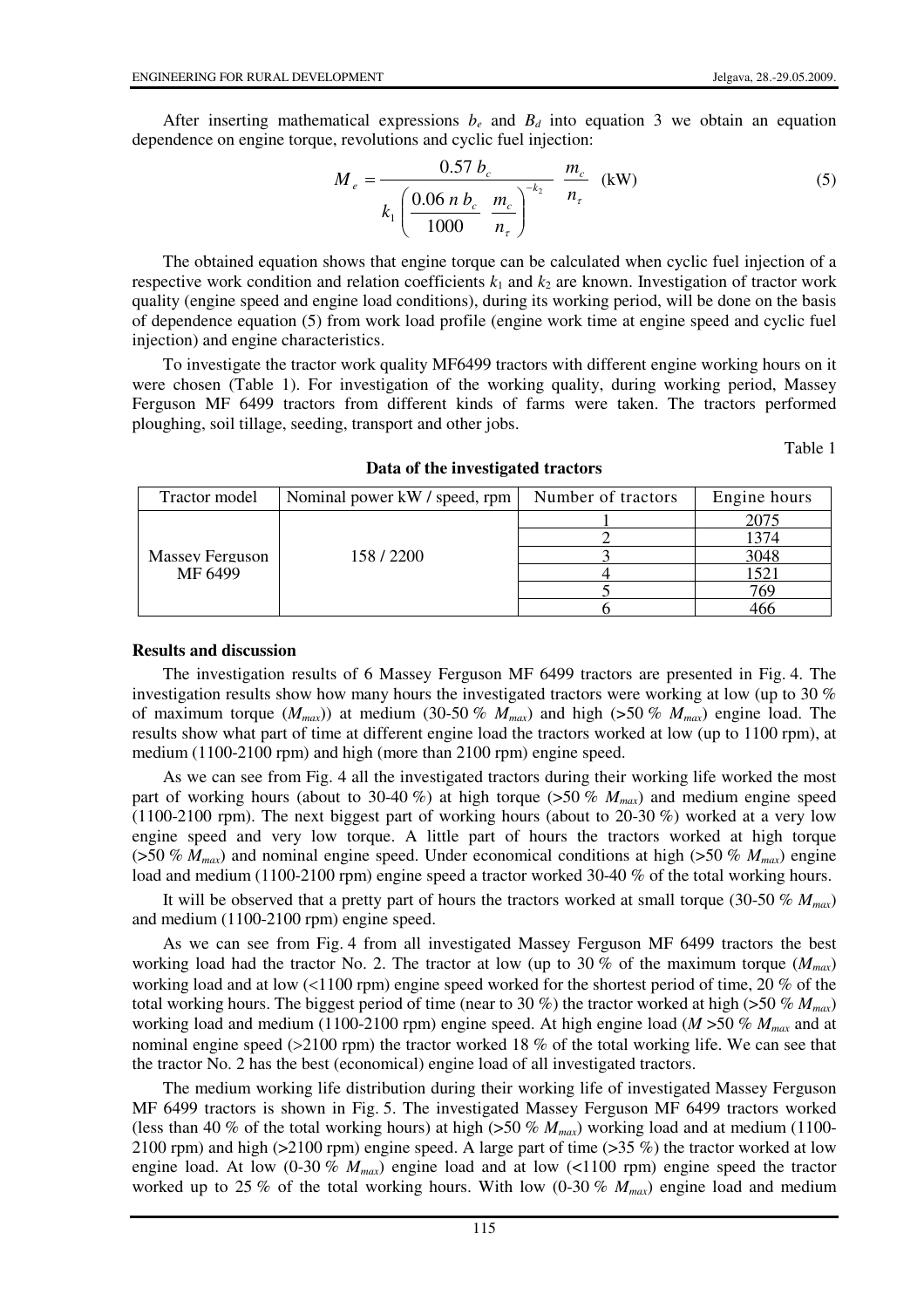(1100-2100 rpm) engine speed the tractor worked 10 % of the total working hours. The last working condition is unavoidable because of travelling from and to the field.



Fig. 4. **Distribution of working hours of Massey Ferguson MF 6499 tractors in different engine load conditions**

It can be observed that a pretty part (up to 20 %) of hours the tractors worked at small torque (30- 50 % *Mmax*) and medium (1100-2100 rpm) engine speed. This result of investigations showed big possibilities for improving the tractor handling technologies, by using a wider range of engine power and by decreasing fuel consumption.



## Fig. 5. **Medium distribution of working hours of Massey Ferguson MF 6499 tractors in different engine load conditions**

The investigation results show that tractors on a farm are operating differently from the engine load and speed point of view. The biggest dispersion of tractor working time is at high (>50 % *Mmax*) engine load conditions when the engine is working at medium (1100-2100 rpm) and higher than 2100 rpm engine speed (Fig. 4). Big dispersion of working hours is at low engine load and idle speed conditions. Quite a big dispersion of working hours shows that the tractors were operated in non optimal conditions. The accomplished investigations showed big possibilities for improving the tractor handling technologies, by using a wider range of engine power, by decreasing fuel consumption. The improvement possibility is proven by better Massey Ferguson MF 6499 tractor (No. 2) load factors (engine speed and torque aspects) during its working life.